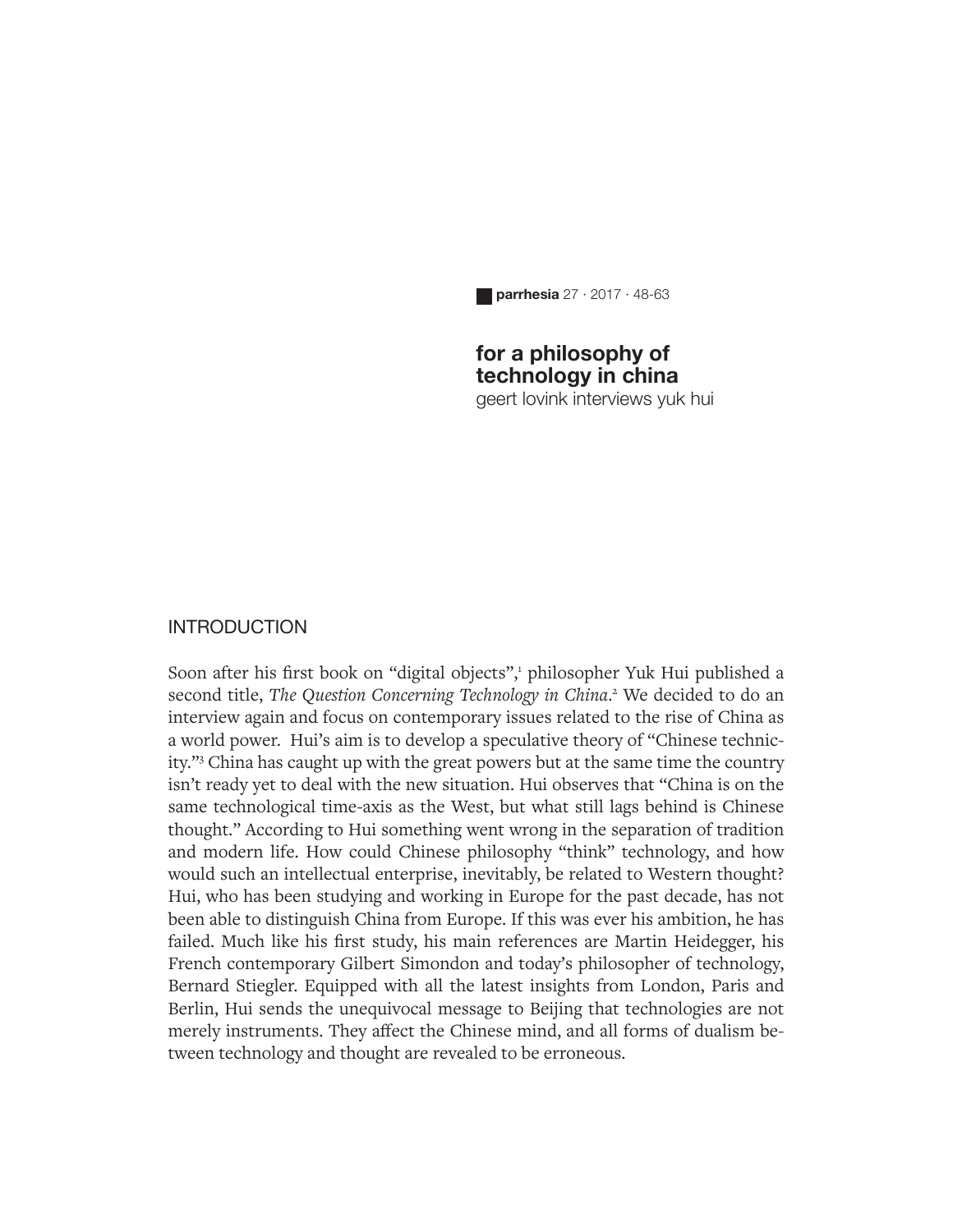The first part of Hui's fascinating book is dedicated to historical Chinese philosophy and the distinction between *Qi* (tool) and *Dao* (wholeness). It culminates in the crucial historical question, formulated by Joseph Needham, why modern science and technology didn't emerge in China, despite all the elements being present for this emergence in the 16th century. The second part asks what the long-term impact has been of the absence of geometry in ancient China. Instead of going into the direction of an essentialist geo-politics, Hui favours time over space and argues for another view of world history. What will sinofuturism look like in the age of the Anthropocene?

## INTERVIEW

Geert Lovink You state that the second half of the 20<sup>th</sup> century in China did not result in any type of philosophical reflection on the nature of technology. Why was this reflection all but impossible? Are we talking here about a taboo, censorship, a particular blind spot in Marxism-Leninism?

**Yuk Hui** Technology is at the centre of Marxist thought, since the tool is central to hominisation. This was already clearly stated by Engels in his *Dialectics of Nature*, which later became a central scientific view of the Chinese communist party. Until the 1990s, disciplines like science and technology studies and the philosophy of technology didn't exist in China, they were all put within a "dialectics of nature," which is the title of a manuscript from Engels. However, this anthropological reading of technology which one can find in the chapter "The Part Played by Labour in the Transition from Ape to Man" prevents further reflection since it assumes a universal concept of technology. Marx might himself have admitted that his theory is very much a European one, which is the historical product of the Judeo-Christian tradition, but Marxians tend to seek in his thought a universal solution to the realisation of world history. There is a huge difference between applying Marx's thought to a non-European culture and considering Marx's thought as a stage of the *Geist*. The New Confucians of the 20<sup>th</sup> century who escaped China were very sceptical of such an "application" as a universal solution without considering the compatibility of the specificity of Chinese culture. At first glance, the Marxism-Leninism-Maoism trinity in China seems to have localised Marxist thought in China by adding some Chinese and Russian flavours. As political strategy or political economy, however, it legitimates Marxism as a universal science or logic, which falls prey to false oppositions such as matter and spirit, or modernity and tradition. If at the end of the 19<sup>th</sup> century and at the beginning of the 20<sup>th</sup> cen-

for a philosophy of technology in china  $\cdot$  49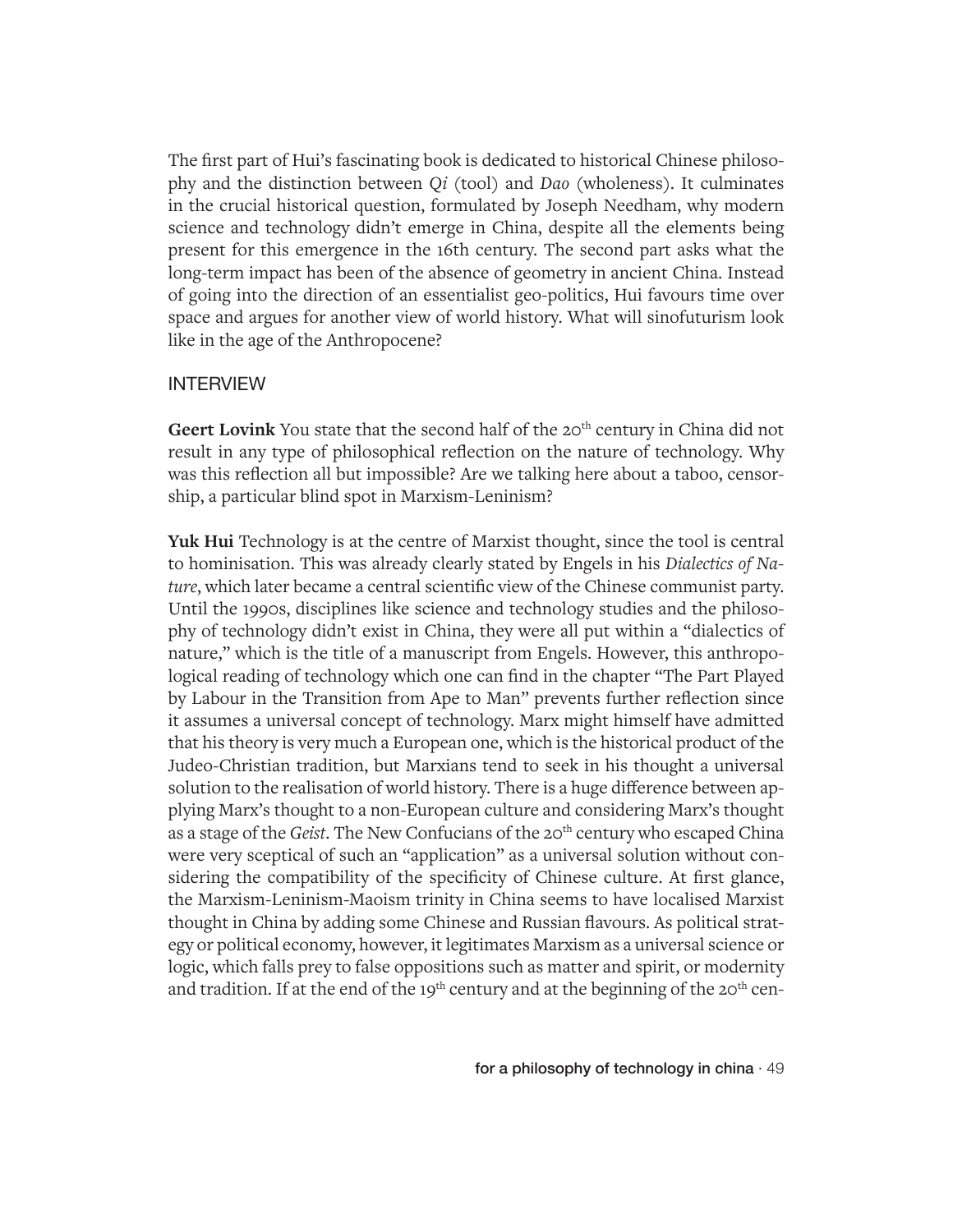tury, there was still a conscious distinction between Chinese *Qi* and Western *Qi* (i.e. tool), in the second half of the  $20<sup>th</sup>$  century, that was no longer an issue, since tradition had given way to a problematic interpretation of materialism. The Cultural Revolution presents an extreme Westernisation, manifested in its intensive industrialisation, even if during this period China was more or less isolated. The economic reform that immediately followed didn't leave room for doubt either. Retrospectively, we can say that Deng Xiaoping was a great accelerationist, and acceleration will firstly have to remove obstacles imposed by tradition, including moral and epistemological ones.

**GL** Did critical thinking in this field instead move to Hong Kong and Taiwan? In November 2016 we both met in Hangzhou at the first conference of the Institute of Network Society. In June 2017 there was another meeting in Nanjing organised by the Nanjing University. How should we position your book in relation to these various locations? Are things changing on the mainland?

**YH** There is surely a hype about digital technologies, digital humanities, smart cities, archives, etc., but I think there is still room for a critical understanding of technology, and by critique I don't mean only social, economic and political critiques, but also historical-metaphysical ones. Last autumn I was asked by the China Academy of Art to organise a conference, and it was my aim to bring in a diversity of discourses while not being limited to any particular school. So I invited you, and also Matt Fuller, Wendy Chun, Hiroki Azuma, Ishida Hidetaka and many others. The title of the conference is "Forces of Reticulation." The word "reticulation" is from Gilbert Simondon and is central to the third part of *On the Mode of Existence of Technical Objects*, when he uses the terms "ground" and "figure" from *Gestalt* psychology to analyse the genesis of technicity departing from the magic phase. The third part is also where Simondon explains the genesis of technicity with which I identify my own notion of cosmotechnics.

The Nanjing conference that you mentioned was initiated by Bernard Stiegler, and supported by the Center for Studies of Marxist Social Theory of Nanjing University. It dealt with the subject of automation, and its participants included Toni Negri, David Harvey and others.

Things are changing rapidly in China. But the country also needs some new conceptual frameworks to conceive and cope with these changes. My book is a reflection on a long historical trajectory, which is of course beyond my limited com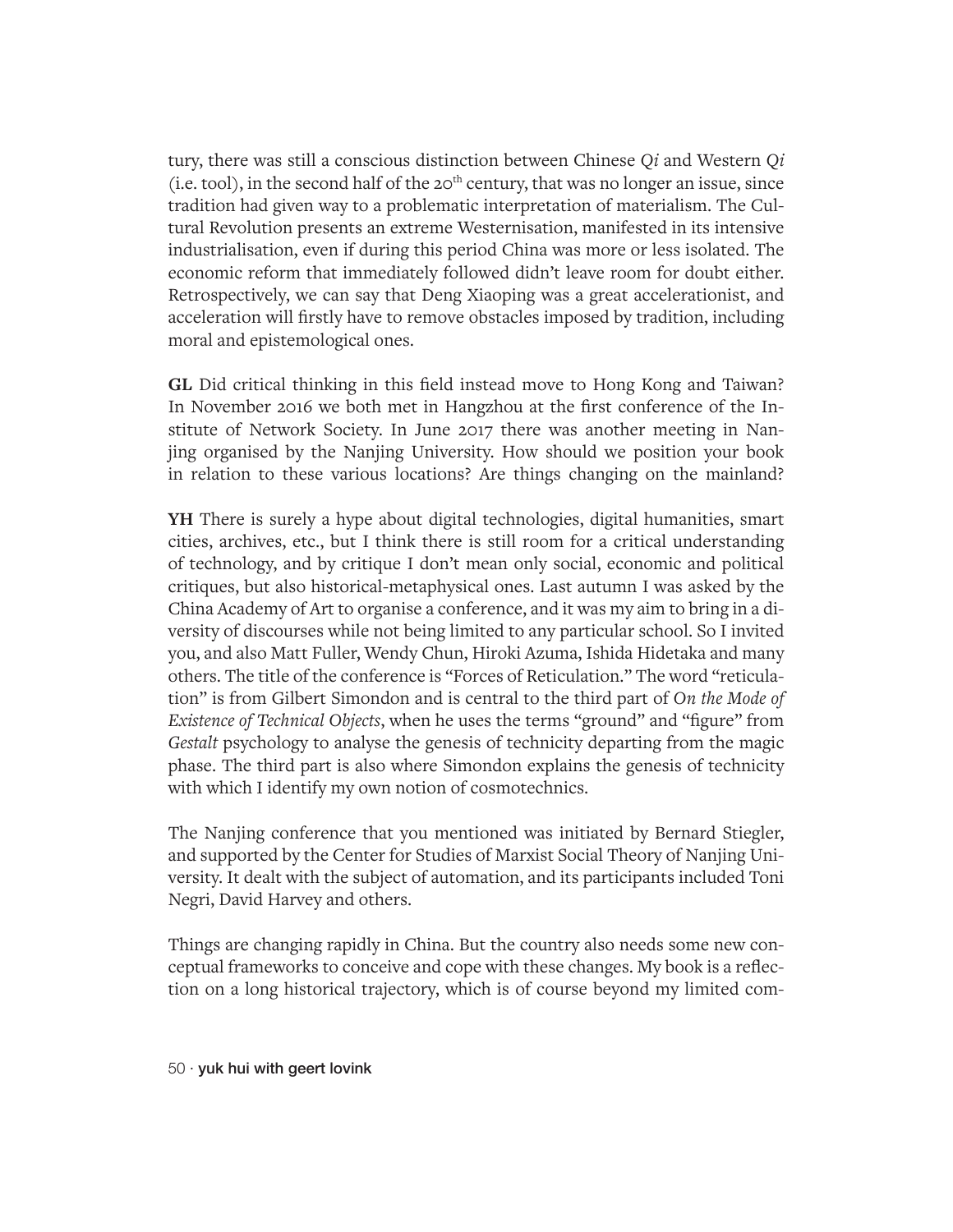prehension, but I felt that it had—and has—to be done urgently and rigorously. I started working on it in 2009, but this project is just a beginning, it will take several generations to complete this task. I wrote this book not only for China; in fact, I have emphasised on many occasions in the book that every culture should reflect on the historical and metaphysical question of technology. Since the question is not only that China has to reflect on it, but also that *we* have to imagine a new form of globalisation. The one we have now is a historical consequence that we *had* to accept due to geo-political power differences. Trump's fear of China and the current hype of Asian futurism are indicators that we have to conceive a different globalisation. In order to do so, the primary task will be to understand the multiplicity of technicities.

**GL** Your choice to put Martin Heidegger at the very centre of your investigation on technology in China somehow comes as a surprise. Is this because you have been on the European continent too long? It's all the more striking as you also pay attention to Heidegger's 1936 call to defend Europe against the "Asiatics, barbarians, the rootless and allochthonic." I could have understood it if you had turned to Lewis Mumford, Günther Anders, Paul Virilio, or the Jünger brothers (Ernst and Friedrich, who were earlier, more original tech thinkers). There is also Science and Technology Studies (with the trajectory from Thomas Kuhn to Bruno Latour), Avital Ronell, and—let's not forget—the critique of development. You're using a German fascist philosopher to explain Chinese communist party industrial policies. That sounds a bit like the totalitarian theories of the 1950s. Why is it necessary for China to respond to Heidegger? What do *Meßkirch* and *Todtnauberg* have to offer those in Guangzhou, Shanghai and Chongqing? Environmental awareness? Comfort that culture and heritage in China was destroyed for a higher purpose? In short, why does the liberation of Chinese philosophy have to go through Western philosophy?

**YH** It doesn't mean that Mumford, Anders and Virilio are not good thinkers, I engage with them in my other writings, but Heidegger is different. Heidegger is close to the Jünger brothers, he was very much inspired by Ernst Jünger's *Der Arbeiter*, and Anders was his student, whose first volume of *Obsolescence of Man* has interesting contrasts with Simondon's *On the Mode of Existence of Technical Objects* published two years later. But Anders's critique of technology remains a Heideggerian one, and this is very clear in the second volume published in the 1980s. The title of my book is a response to Heidegger's 1953 lecture *The Question Concerning Technology*. If I have to respond to Heidegger, it is not only because I have been intensively studying Heidegger in the past decade, but also because Hei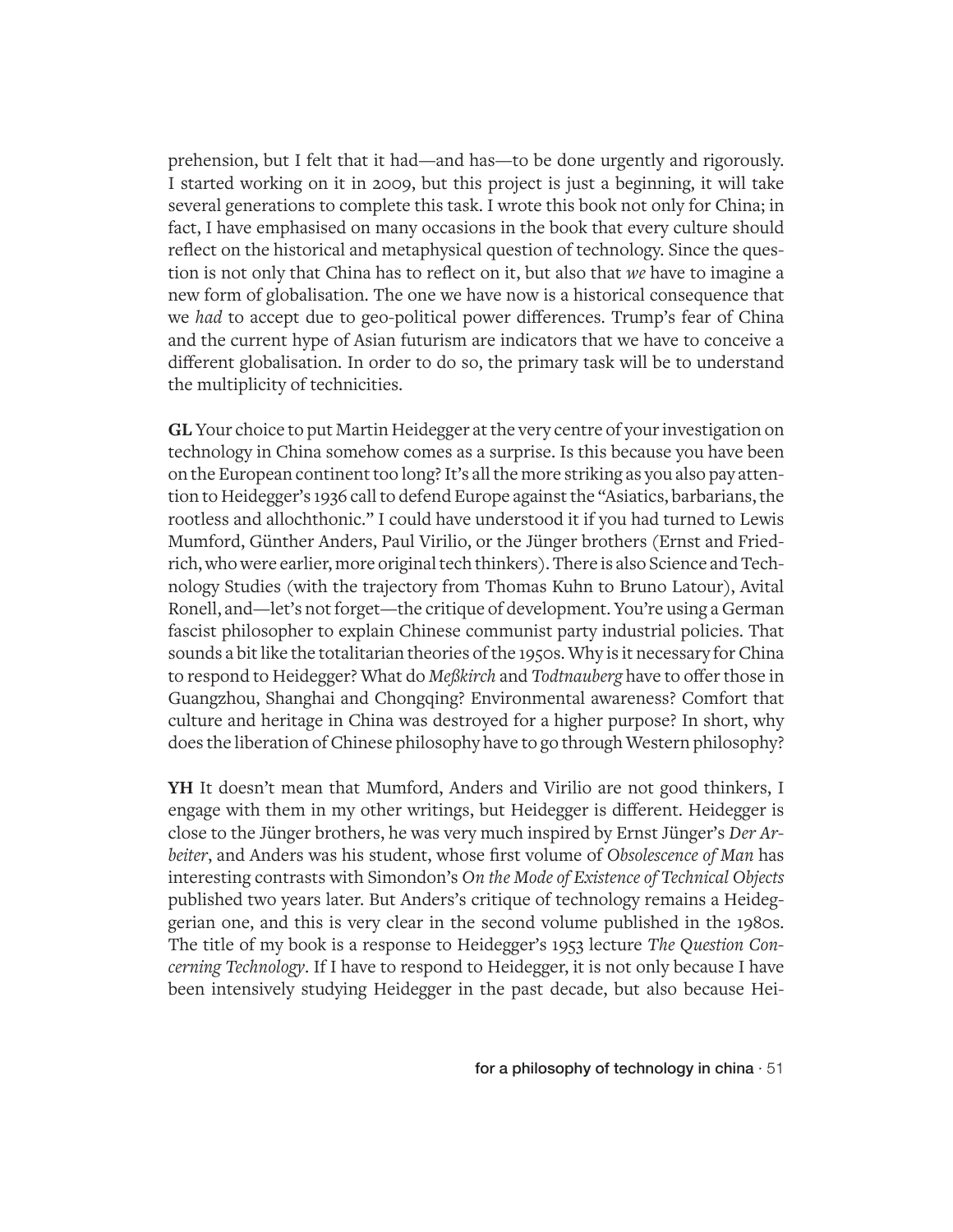degger's analysis of technology is at the same time fundamental and polemical. It is fundamental since Heidegger was able to analyse the relation between modern technology and the history of Western metaphysics. This elevates the question of technology from a social and economic level to a metaphysical level. It is polemical because the concept of technics is limited to the Greek notion of *technē* (*poiesis*, *hervorbringen*) and because technology came out of European modernity, whose essence is no longer *technē* but *Gestell*. The framework that Heidegger has constructed prepares for future dialogues with other philosophical systems.

While reading Heidegger's *Black Notebooks*, I came across an intriguing comment on Chinese communism, which became the second opening quote of my book: "If communism in China should come to rule, one can assume that only in this way will China become 'free' for technology. What is this process?" This sentence is very strange, to be sure. But what interests me about it is that it seems to hint at the lack of resistance against technology when communism came to power in China. We may want to ask, what does Heidegger mean by "not free" for technology? What kind of "resistance," if we can really use this word at all, can we imagine here? Resistance manifesting itself as hate and hostility against the Other, like what Heidegger himself has said about the Jewish and the Asiatic? Heidegger's reading of modern technology as an accomplishment of Western metaphysics is for me both a pivot and a shortcut to expose his own limits and to reopen the question of technology.

To liberate Eastern philosophy is to re-activate it, to give it wings so that it can escape the marginalisation by Western technology (metaphysics), and comprehend the latter from a new standpoint. I think that it is only by doing so that we can develop an Eastern "critical theory" or "critical philosophy." To reopen the question of technology is such a liberation and reinvention. For readers who know Chinese philosophy well will find out that I historicise its problematics in a framework different from conventional readings; I avoid falling prey to philological debates. I make comparisons between the East and West aided by Heidegger—for me it was necessary to take such a detour in order to systematise the investigation.

**GL** Can I propose a *Dao* reading of copycat culture? First Japanese, then Korean and now Chinese copycat industries have all upset Western intellectual property right regimes. An amoral analysis of this "Asian" attitude towards technology could be interesting. Copying invokes a *schizo* attitude towards technology. The copy doesn't come from inside and the Chinese psychic ar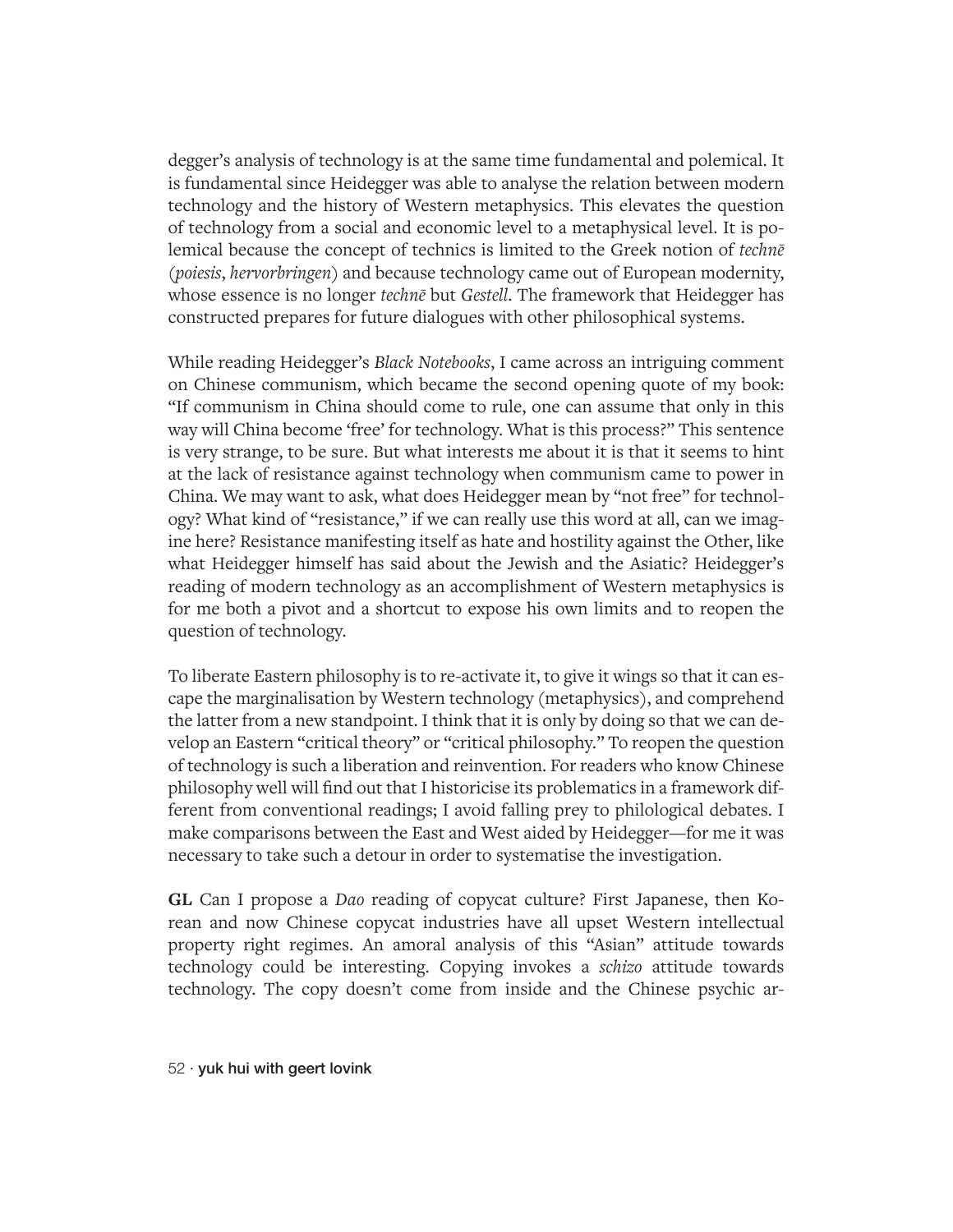mour can be maintained. In this way, Western values do not stick and the civilisation is able to integrate science and technology without losing its roots. A Teflon approach, if you like. Copycat cultures benefit from the positive side of progress, yet, they do not have to internalise the technological impulse and can maintain a "pure" image of the self. I believe this approach comes close to your analysis, even if I will admit that it is more Freudian than Heideggerian.

**YH** This question is a very delicate one and we have to complicate it and understand it historically. Since the two opium wars, there has been the issue of how to integrate Western technologies and even Christian religion in Chinese culture. It is worthwhile trying to understand the relation between copycating and integration. China has been doing "copycat" in this sense—as "integration"—since the self-strengthening movement (1861-1895), during which China imported knowledge and scientific methods from the West, and more recently the *Shanzai* culture which makes Huaqiangbei of Shenzhen a tourist pilgrimage and succeeds in giving the impression that all the Chinese steal ideas. What drives this integration through copycating? It is delicate, if not dangerous, to imagine a "Teflon surface" between culture/thought and technology. Since the self-strengthening movement, the reformers have advocated instrumentalising Western science and technologies to serve Chinese thought, but we now know that this is far too Cartesian—it didn't only fail, but it also produced an opposite effect: technology became the driving force and Chinese thought was consequently carried away, which Heidegger similarly described as *deracination*.

There is another type of copycating which one should not forget, and I think quite a few authors already mention it in their discourses on Shanzai. It is a tradition in which the Chinese learn painting and calligraphy by copying the work of celebrated artists, or in other words, by automatising through copying; in which, finally, some may arrive at creating their own style. We may find this in the West, but probably with a strong difference. In the Chinese tradition, there is a very strong emphasis on the understanding of *Dao*. So the question is not about creating a "Teflon surface" to separate culture and technology, but about integrating technology with culture through what I call *cosmotechnical* thinking, which may allow us to re-appropriate technology by constructing a new epistemic framework that is in continuity with tradition. This is why I propose to start with the *Qi-Dao* thinking from the ancients in order to demonstrate its importance for this critical moment of technological globalisation and to highlight the historical failures that we should avoid.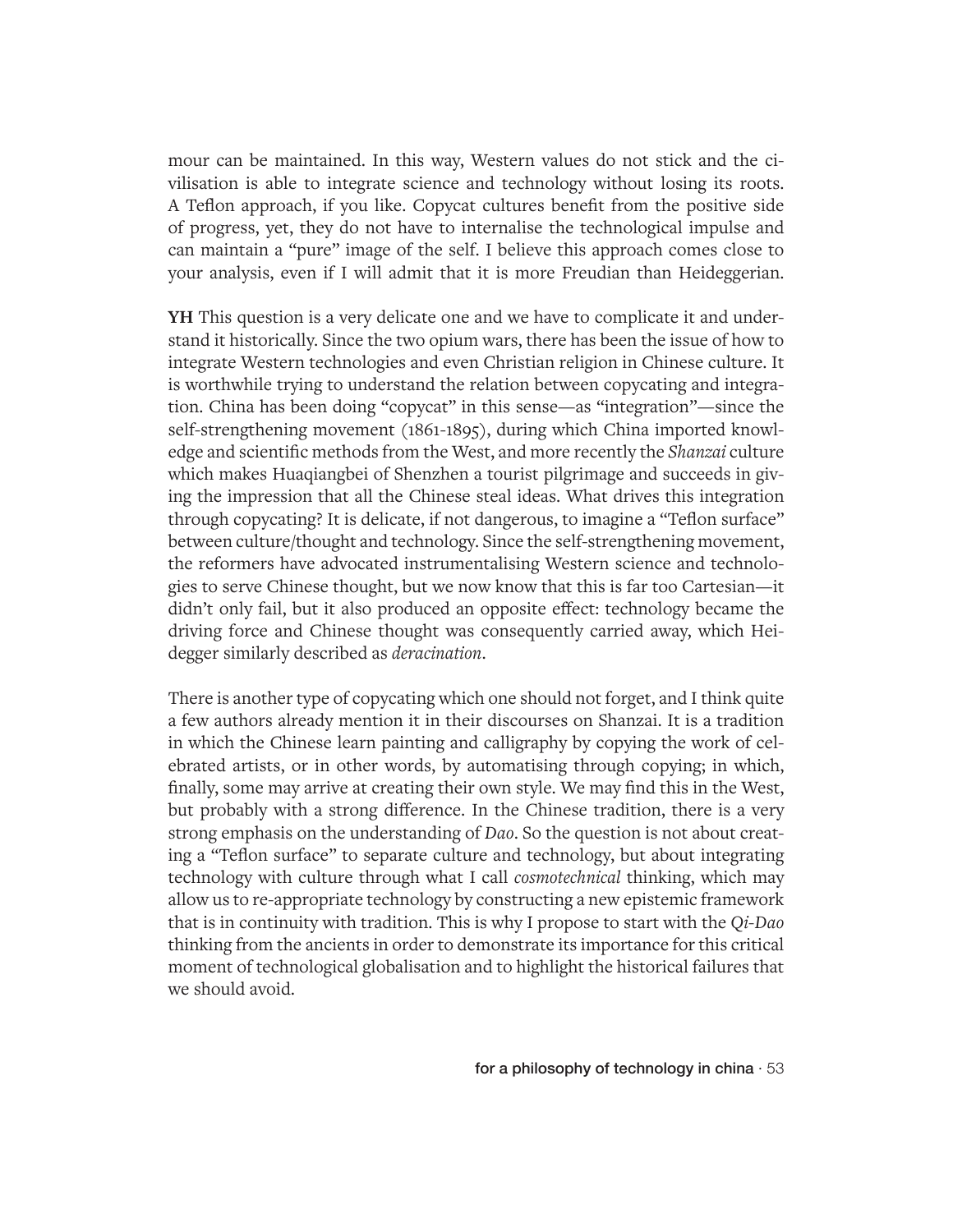**GL** In the last sentence of your book you are calling for "another version of world history." The spirit can be found in your central term "cosmotechnics." What might be missing here is a confrontation with technology as a "titanic" force. Or is this too much a Greek mythology, to your taste? Is it the sheer size of China that prompted you to start operating at this global level? I am asking this because many in Western Europe think that "cosmotechnics" is precisely the source of the problem we're facing, for instance in the case of global warming.

**YH** Let me firstly give a preliminary definition of what I call cosmotechnics: the unification of the cosmic order and moral order through technical activities. I use this concept in order to reopen the question of technics, and I wanted to show that the Greek *technē* is only ONE kind of cosmotechnics—there are many. If today in the West, there is no longer the concept of cosmotechnics it is because there is no longer cosmology but only astrophysics. I open the book with two quotes, one is from D.H. Lawrence's *Apocalypse*: "When I hear modern people complain of being lonely then I know what has happened. They have lost the cosmos." It is true that Lawrence was into solar paganism at that time, but it is equally possible to see it as a reaction against the absence of cosmology. This is another limit of our current technological thinking, which is a thinking without cosmology; if it maintains a sense of the cosmic, it is that the universe is only an object of exploration and exploitation. Heidegger has already pointed to the fact that technology is a gigantic force, and furthermore a mysterious force.<sup>4</sup> I hope to understand this force from its outside, the cosmos, therefore I coined the term *cosmotechnics*. Europe took a long time to get rid of its cosmology and to realise a physics and cosmos which are no longer *physis* and *kosmos* in the Greek senses. In the West, since cosmology gives way to astrophysics, it is difficult if not impossible to find the outside of technological thinking. In China, there was no continuity between its ancient cosmology and contemporary astrophysics, so it is easier to retrieve this cosmological thinking and therefore to approach the technological system from both its inside (epistemologies) and outside (cosmologies). The question is the following: can we conceive of a way to transform and to re-inscribe this gigantic force into a renewed cosmotechnics?

The question of world history comes out of my disagreement with the search for an Asian modernity or multiple modernities. I think that if one is still looking for modernity in Asia, one gets trapped in a false understanding of modernity and submits oneself to a single time axis of history. Some historians, especially in art, have written about Asian modernities that are based on comparisons of forms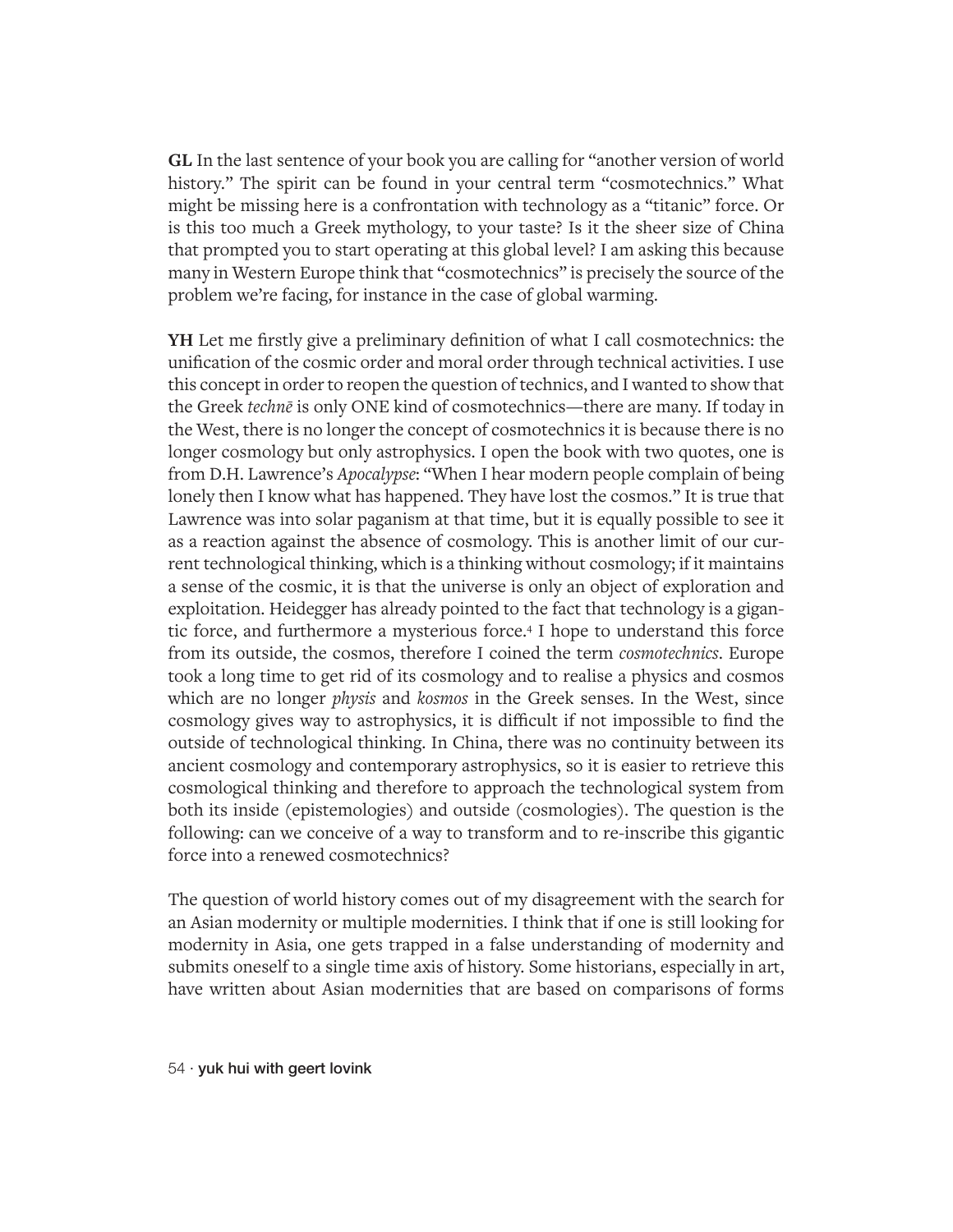(e.g. a modernist style portrait and a  $19<sup>th</sup>$  century Chinese portrait) that seem to me rather ungrounded. It is futile to compare two concepts in philosophy or two forms in art without taking into account their histories and their relations to the systems to which they belong.

Let me be a bit provocative: the search for modernities in Asia in the name of decolonisation turns out to be a sort of neocolonisation of itself. Therefore, I reject the concept of a non-European modernity in order to rethink the question of history which no longer resides on the same time axis defined by pre-modern, modern, post-modern. Modernity in Europe originated from an epistemological and methodological transformation in all domains of cultural and intellectual life, which presented a rupture or a break with the previous epoch. Philippe Descola considers naturalism (opposition between culture and nature) as the ontology of European modernity. This epistemological change didn't really happen in China, and it is not productive to orient oneself according to the notion of modernity simply for the sake of postcolonial resistance. Another world history, which I invoke in the book, is an attempt to negotiate a new relation between tradition and technological development in order to resist the homogeneous global time axis. This is not, strictly speaking, a Chinese question nor is it developed merely from the perspective of China; it is applicable to all non-European cultures that want to escape from the Eurocentric concept of technology.

**GL** You argue that, in the name of diversity and difference, there should be a specifically Chinese philosophy; particularly, "If one admits that there are multiple technics, which are different from each other not simply functionally and aesthetically but also ontologically and cosmologically." You also state, that "the philosophical concept of technics cannot be assumed to be universal." You see this misunderstanding as an obstacle to understanding global technologies. In political rhetoric, China positions itself as one of the players in a polycentric world. Putin has also endorsed this theory in a common effort to divert the global leadership of the United States. Are you advocating a polycentric philosophy of technology?

**YH** As I said before, so far, the widely accepted concept of technics is very much limited to either *technē* in the Greek sense or technology in the modern sense. This is already very intriguing, as if technology is in itself universal and the discourse on non-European technics has to be situated within a rather narrow concept of history. I question this, and by doing this, I am also challenging the entire literature on philosophy of technology in order to relativise the concept of tech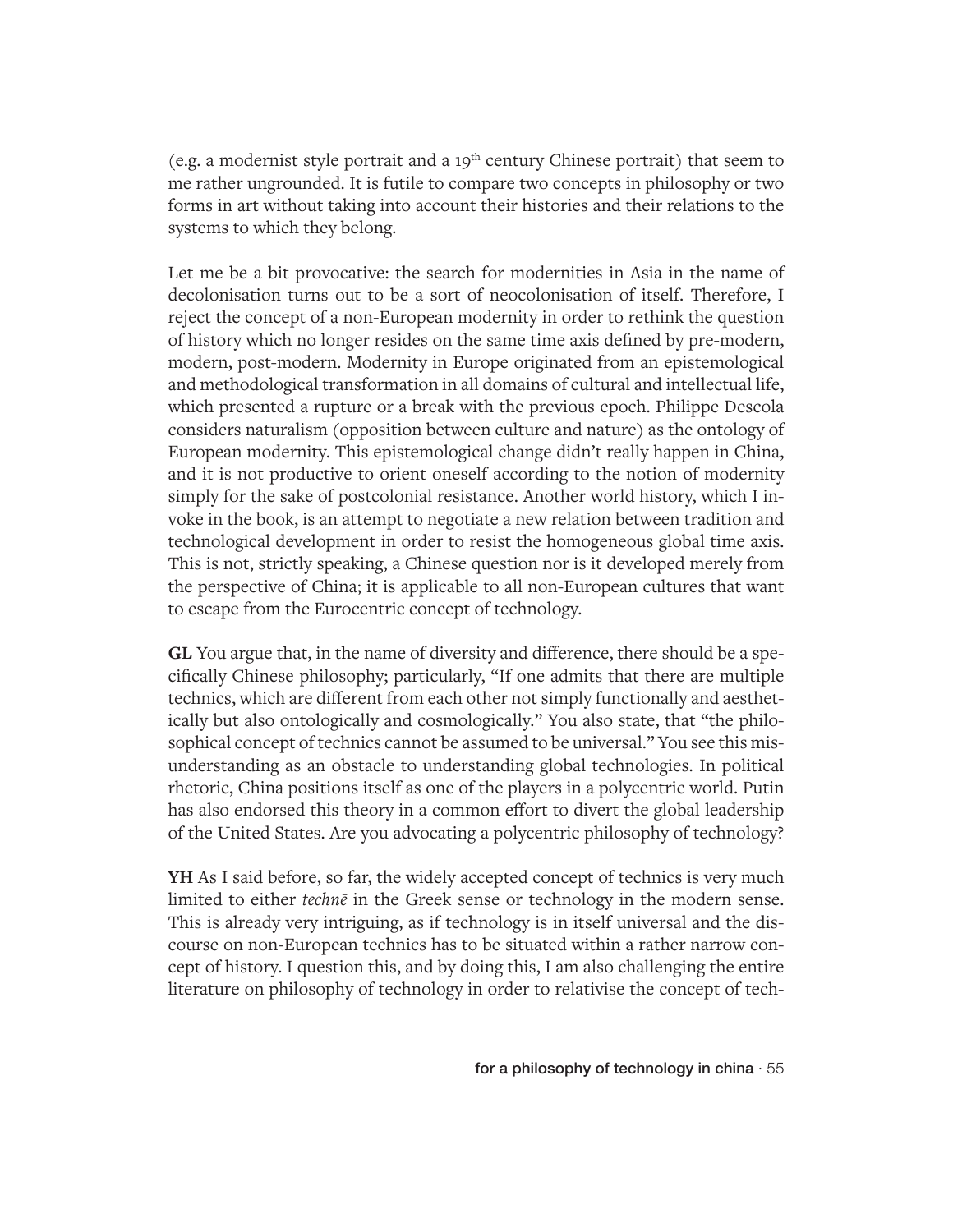nics. Enlightenment humanists believe in universalism, and up to our day, to talk about relativism and exoticism is something shameful. But it is only so when one takes relativism and universalism at face value by substantialising the universal. We can relativise a concept in order to universalise, to come to the "same".

I agree with you that we need to handle this question carefully, and take it as far as we can, as you suggest, with regard to global politics. There are two ways to conceive the polycentric world based on the interpretations of the movement of "difference." Since the Enlightenment, we have been seeking to deduce difference from sameness, or the universal, and in so doing, we end up today at multiculturalism. This anticipates the recent neo-reactionary anti-Enlightenment sentiment, which is compatible and resonates with the right-wing movement. Another way for globalisation is based on the opposite movement; it induces sameness through the affirmation of differences, or even absolute differences, like the philosophical work of François Jullien (as well as sinologists such as Victor Segalen and Marcel Granet) even if he didn't intend for it to be taken politically and historically. However, such a difference cannot be affirmed without taking up the question of technology because it is the source of synchronisation of the global time axis since the beginning of globalisation and colonisation, and without which it won't be possible to break away from such a synchronisation based on sameness. It's no surprise that Peter Sloterdijk has also talked about this problem of globalisation and proposed a "polycosmology."5 To me, however, Sloterdijk's critique of Heidegger—of Heidegger's prioritising of time over space—is plausible and at the same time negotiable. The spatial analysis of Sloterdijk arrives at the visual image of foams, which can only exist when there are walls or membranes. These membranes are best illustrated as national borders, therefore Sloterdijk pointed out in an interview with the political magazine *Cicero* in 2016 that it is necessary for Europe to develop an effective border policy to avoid self-destruction. His theory of foam is strangely compatible with right-wing movements including *Alternative für Deutschland*, of which Sloterdijk's former student and colleague Marc Jongen is the philosopher.

Instead, I continue working on the question of time, extending both Derrida and Stiegler's deconstruction of Heidegger's concept of historicity, and work with Keiji Nishitani's lament of the lack of historicity in Asia. In the second part of the book, I expose the weakness of Chinese technological thought that I lay out in the first part of the book.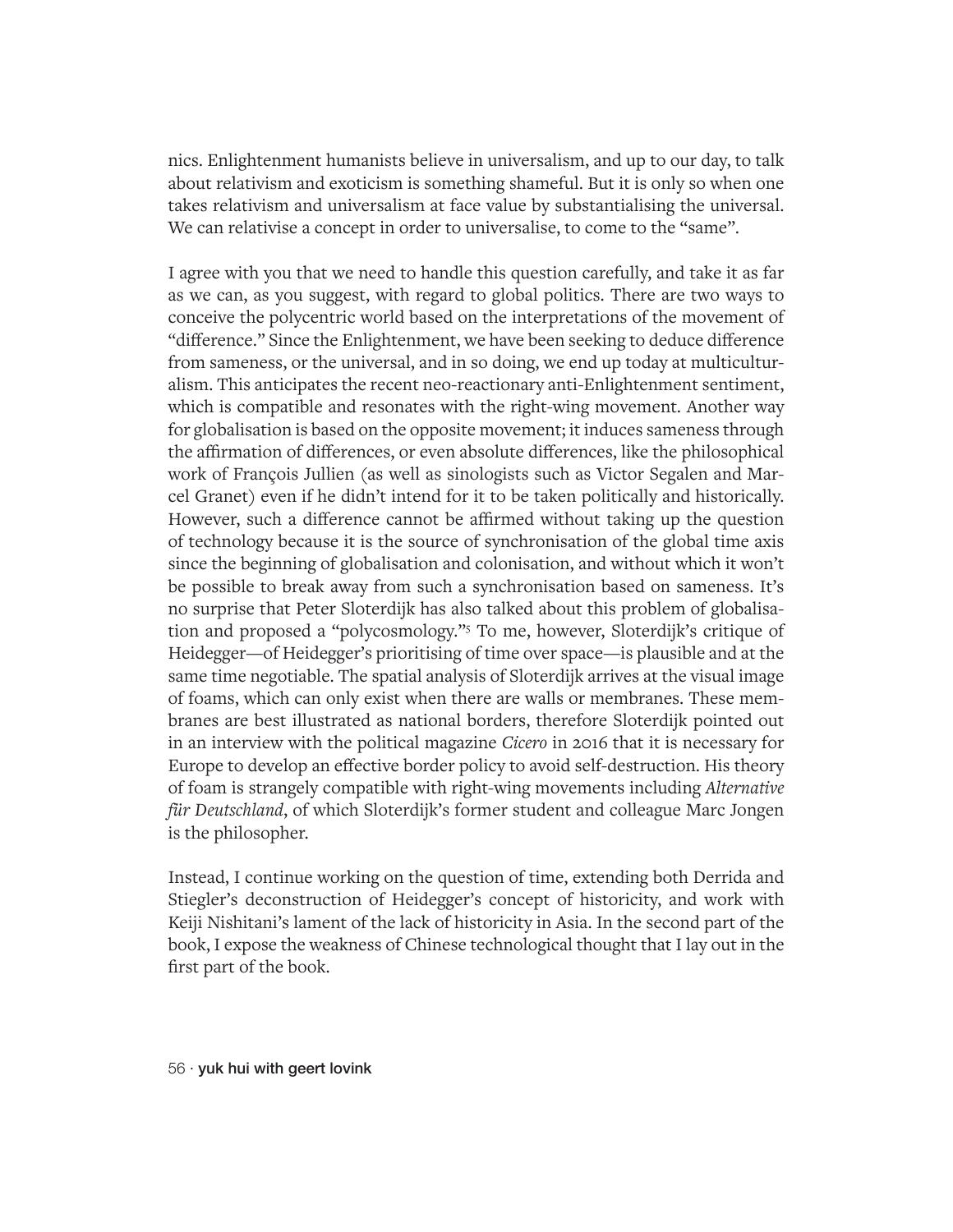**GL** Remarkably absent in your book is Chairman Mao, who once said "We cannot adopt Western learning as the substance, we can only use Western technology." Because of his "peasant deviation," he had different ideas from Soviet-style industrialisation. Much of what we Westerners think about China and technology is projected onto the era after Mao's death, with the transition to a market economy under Deng Xiaoping, and the rise of Pearl River Delta. The Mao period somehow doesn't count. China already possessed its own nuclear power and nuclear weapons as early as the mid 1950s, which was soon followed by the disastrous industrialisation during the Great Leap Forward. Can you tell us why the period before the 1980s is less relevant?

**YH** You are absolutely right. It is also true that I don't talk much about the Cultural Revolution in the book, but I haven't ignored it entirely. I see the Cultural Revolution as a continuation of a different period of modernisation in China. Roughly speaking, there were three: the self-strengthening movement (1861–1895), the May  $4<sup>th</sup>$  movement (1919), and the Cultural Revolution (1966–1976). The Cultural Revolution presents a very complicated question. As I said at the beginning of this interview, the Cultural Revolution is an extreme form of Westernisation, preparing large scale industrial infrastructures as well as conditions for the acceleration of the economic reform of Deng Xiaoping. For sure, it is no less relevant here; indeed, it is central. In fact, the Cultural Revolution is the central theme of a new project that I have just started with partners from Hong Kong and Berlin.

**GL** Technology without modernity, as you discuss in relation to the Japanese Heidegger scholar Nishitani, reminds me of an "internet without democracy." As Morozov showed in his first book, internet technology does not automatically result in a Western-style of representative democracy. The effects of technology seem hard to predict and can go in many directions—often different from what Western experts are selling in their scenarios. Aren't you fighting shadows here? Why is the link to (Western) modernity so crucial in your story?

**YH** I think one has to be cautious when one says that technology is radically open and therefore not possible to predict; it is like saying that we can use Facebook for initiating social movements, so we can partially ignore the problems of Facebook. You quit Facebook and created the Unlike Us network, so I am sure that you understand this point better than anyone else. Sometimes, we tend to justify a technology by its positive externalities without really confronting its main purposes and functions; this is because in our culture, as Simondon says, we have a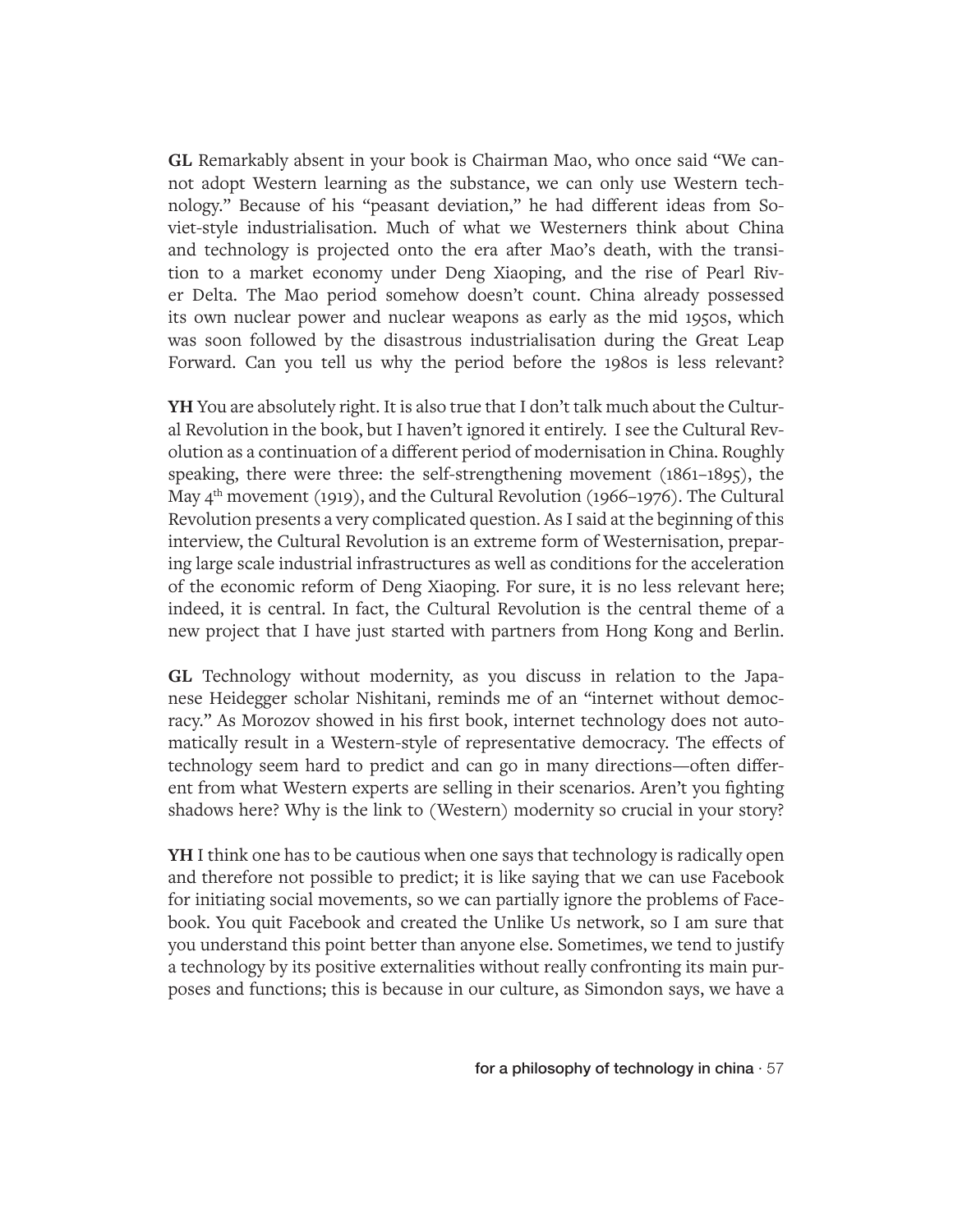mode of majority and a mode of minority, the former belongs to the experts and technicians, the latter belongs to users, and between them there is a gap. The users are not able to understand the technical reality, they are contented with the contingent use of it, so it seems there is a sort of unpredictability or an openness. But should we be satisfied with that?

While confronting the Anthropocene, the discussion on modernity is revived, for example in philosophy and anthropology, among scholars like Bruno Latour, Philippe Descola, and Viveiros de Castro, among others. Descola's work is very significant in his criticism of naturalism and his effort to open up an ontological pluralism, meaning to recognise the diversity of ontologies and take them seriously. How can cultures without such a Western "modernity" confront the Anthropocene? Should they go back to their tradition or adopt the Western discourse again? The dilemma here: going back is a trap, mere adaptation is oblivion. I invoked Nishitani since the Kyoto School was very much involved in a philosophical project called "overcoming modernity" during the second World War, which aims to overcome the West and nationalism. Kitaro Nishida, the founder of the Kyoto School, developed a fundamental distinction between Western and Eastern thinking, namely Being vs. Nothingness. The Kyoto school wanted to mobilise the notion of "Absolute Nothingness" to overcome modernity by invoking Nietzsche's *dictum* "overcoming nihilism through nihilism". Unfortunately, this "home coming" of philosophy ended up in fascism and imperialism. It is important to reflect on "overcoming modernity" after almost a century to avoid repeating the same path.

**GL** I am interested in radical Chinese nihilism. Isn't the critique of the Chinese *Seinsvergessenheit* a new colonial educational program in order to train this large new army of "global citizens" according to the latest therapies à la Peter Sloterdijk: a mental workout to get rid of the smart phone addiction. There is always a pedagogical element in the call for national philosophies. How do you think this can be avoided?

**YH** In the book, I launched an attack against the metaphysical fascism that I have identified with the "home coming" that we found in Heidegger (that you have just quoted), the Kyoto school, and Aleksandr Dugin, among others. I am convinced that we must retrieve tradition from a new perspective, in other words, we have to desubstantialise tradition. In the past century, substantialising tradition or culture had two major outcomes: nationalism and the culture industry. The former sets a line between the authentic self and the others and mobilises nationalism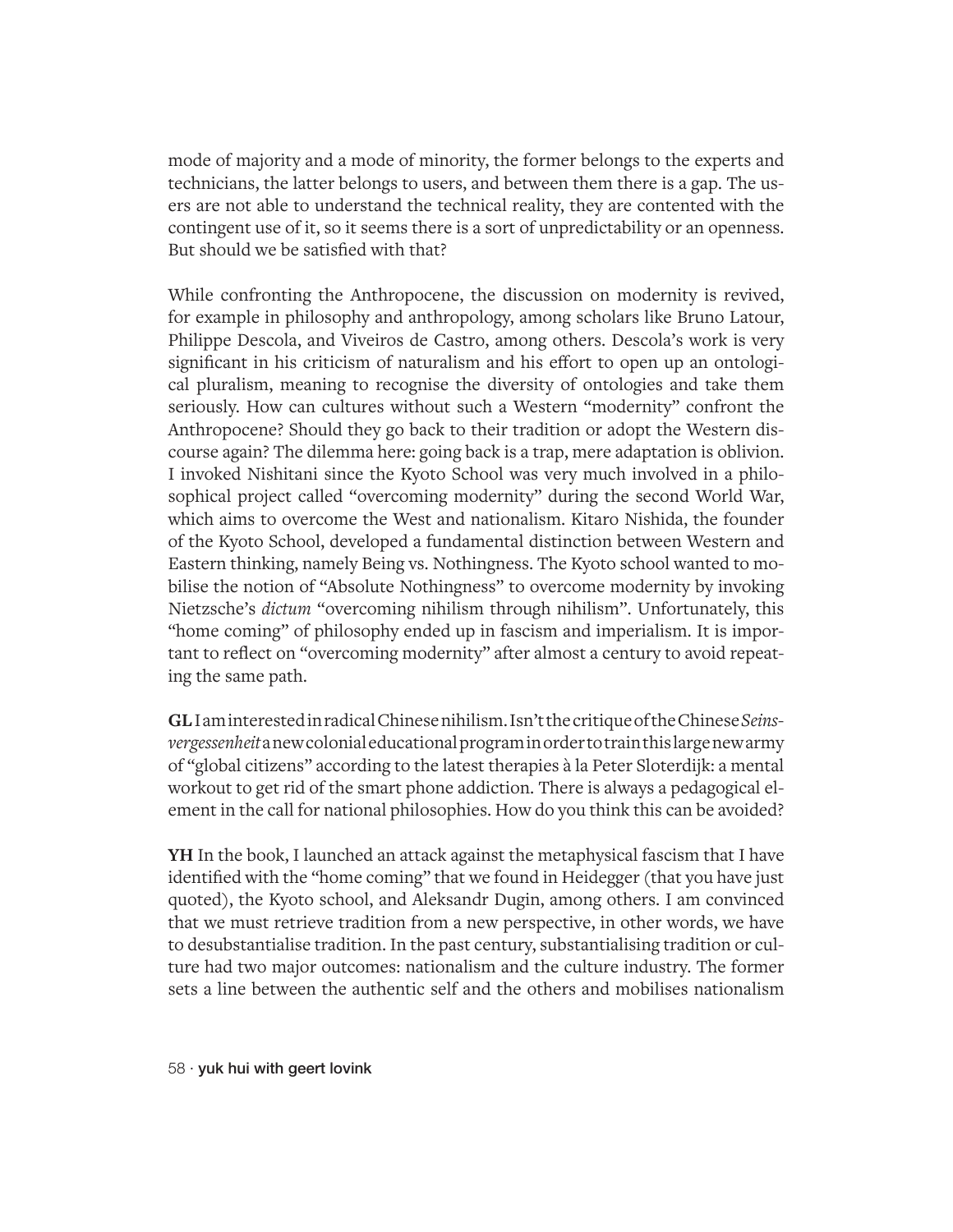as a governmentality; the latter turns culture into an industrial production, which is evident in the policies of the culture industry—for example in China, there are more and more "creative towns," or *Chuang Yi Xiao Zhen* in Chinese, which aim to capitalise on cultural heritages. Development in China—as is already evident now and will become only more obvious in the coming years—is moving from the industrialisation of mass products (of the Pearl River Delta) right after the economic reform, to the industrialisation of cultural products (of the Yangzi River Delta) in the digital era.

The decisive question is: will it be possible to desubstantialise tradition in order to set it free from nationalism and consumerism, so that it can regain its force to engage with technology, urbanism, and social imagination in a new way? This is the reason for which I attempt to analyse the technological thought in terms of *Qi* and *Dao* instead of from a certain technical object or technical system. Opposed to the *Vergessenheit* is anamnesis, and it depends very much how are we are going to understand and perform this process of anamnesis. Anamnesis is not entirely about remembrance, or retaining as many traces as possible; it also implies a kind of passage, a passing into somewhere else.<sup>6</sup>

**GL** Will there be a digital "episteme," to use a Greek term that you borrow from Michel Foucault, and will China play a role in defining it? The ongoing absence of China in the realm of software production is not very encouraging in this respect. India has already taken that position in the global division of labour. Instead, it seems that China will remain the hardware manufacturer. Despite new policies from Bejing to invest in research, knowledge production and design, its role as "global factory" is still the consensus. To reach a global software hegemony is a whole other ballgame, very different from the customising crafts coming out of Shenzhen. I sense that your project could play a role in this. The real test here, as I see it, is whether there can be a thriving design sensibility without critical thinking. Can concepts and designs be developed without an autonomy for philosophy? Can there be Chinese technology without Chinese thought? What if the answer is yes?

**YH** The digital episteme is already there: just look at the hype of digital media, innovation, artificial intelligence, social networks, smart cities, internet of things, etc., which constitute a new regime of truth, which Antoinette Rouvroy has analysed well. Digital technology is rapidly becoming a base for culture, economy, sociality, etc. However, it also poses problems. In *On the Mode of Existence of Technical Objects*, which was written more than 60 years ago, Simondon observed the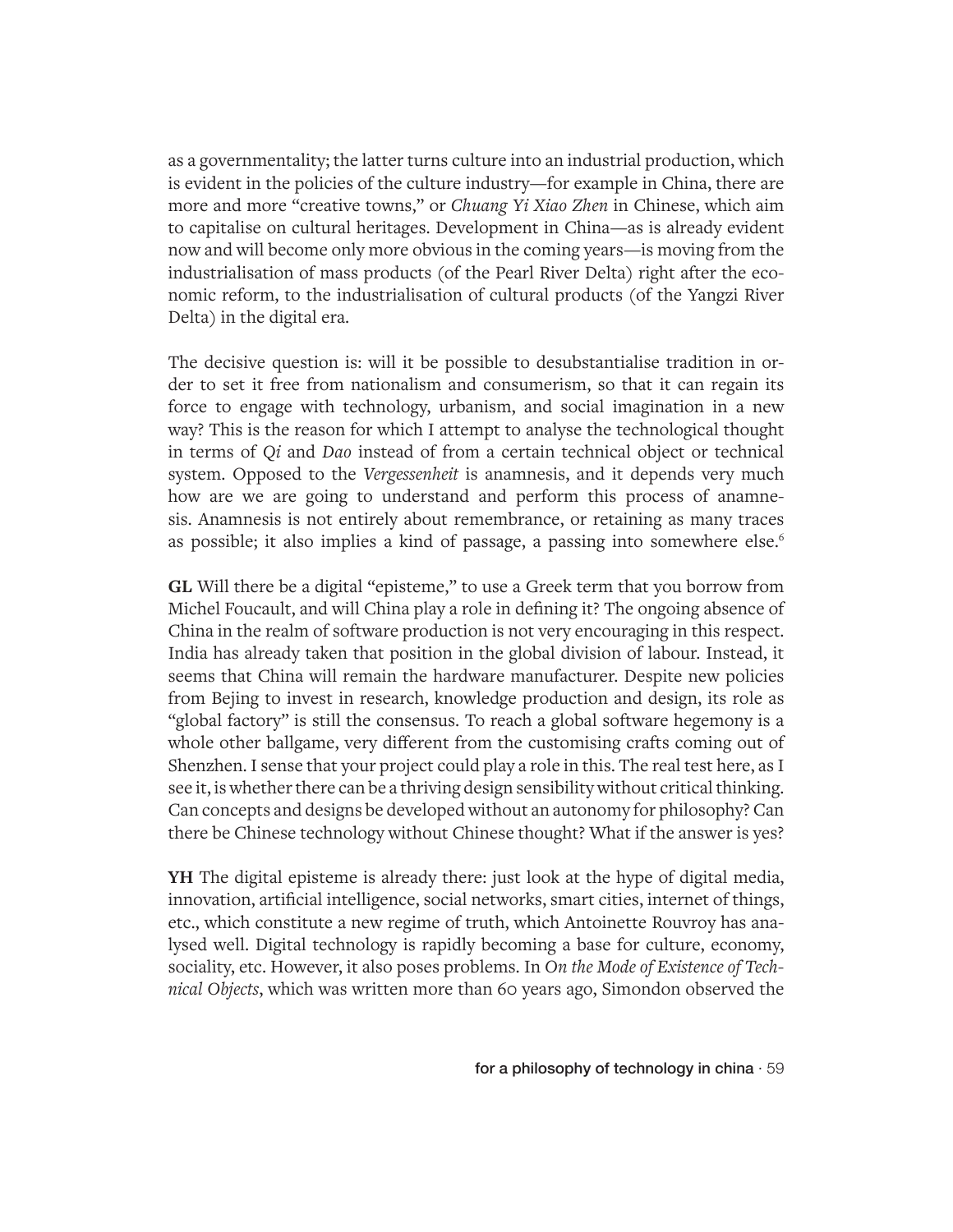discrimination of culture against technics, but today the antagonism takes another form: technology has been the major driving force of culture, it modulates the dynamics of culture. Can there be Chinese technology without Chinese thought? I think this is what we have now, and what sinofuturism means, and what Heidegger means when he says "China will be free for technology."

All I try to do in this book is to move past this stage of modernisation and technological globalisation by going back to history and traditional metaphysics in order to understand what options and possibilities are left to us. As you know, Foucault gave up on the term "episteme" after *The Order of Things*; he started using *dispositif* instead and redefines episteme as a kind of *dispositif*. I rescue the term episteme by giving political agency to it. The question that I want to raise is, will it be possible to imagine a new episteme in which we can find another way of *framing* digital technology? When culture is in crisis, it will be forced to produce a new episteme as a new sensibility and a new way of *sensibilisation*. I am more and more convinced that this was what Jean-François Lyotard wanted to do with the postmodern and that which he has attempted to make felt (*faire sentir*) in *Les Immatériaux*, an exhibition that he curated with Thierry Chaput in 1985 at the Centre Pompidou.

However, in the context of China, the question of episteme has to be investigated from the standpoint of its own history. I am tempted to distinguish three epistemes in the Chinese history of philosophy: first, the emergence of pre-Qin philosophy and the gradual dominance of Confucianism after the fall of the Zhou dynasty which established and legitimated the moral sensibility between humans and the heavens, for the latter provides the legitimacy for political, social and individual actions; secondly, after the dominance of Buddhism in the late Tang dynasty, the emergence of neo-Confucianism in the 11<sup>th</sup> century re-established a moral cosmology by reintroducing cosmogonies into the Confucian doctrine in order to reaffirm the unity between the cosmic and moral orders; and third, after the defeat by Britain in the opium wars, China was forced to search for a new episteme to cope with Western science and technology, but it has failed because there was a serious lack of knowledge and understanding of technology throughout the experience of dealing with such a material transformation. Now, it seems to me to be the moment of taking this quest for epistemologies and epistemes seriously again, when globalisation actually touches its limit and it becomes more and more pressing to respond to the Anthropocene.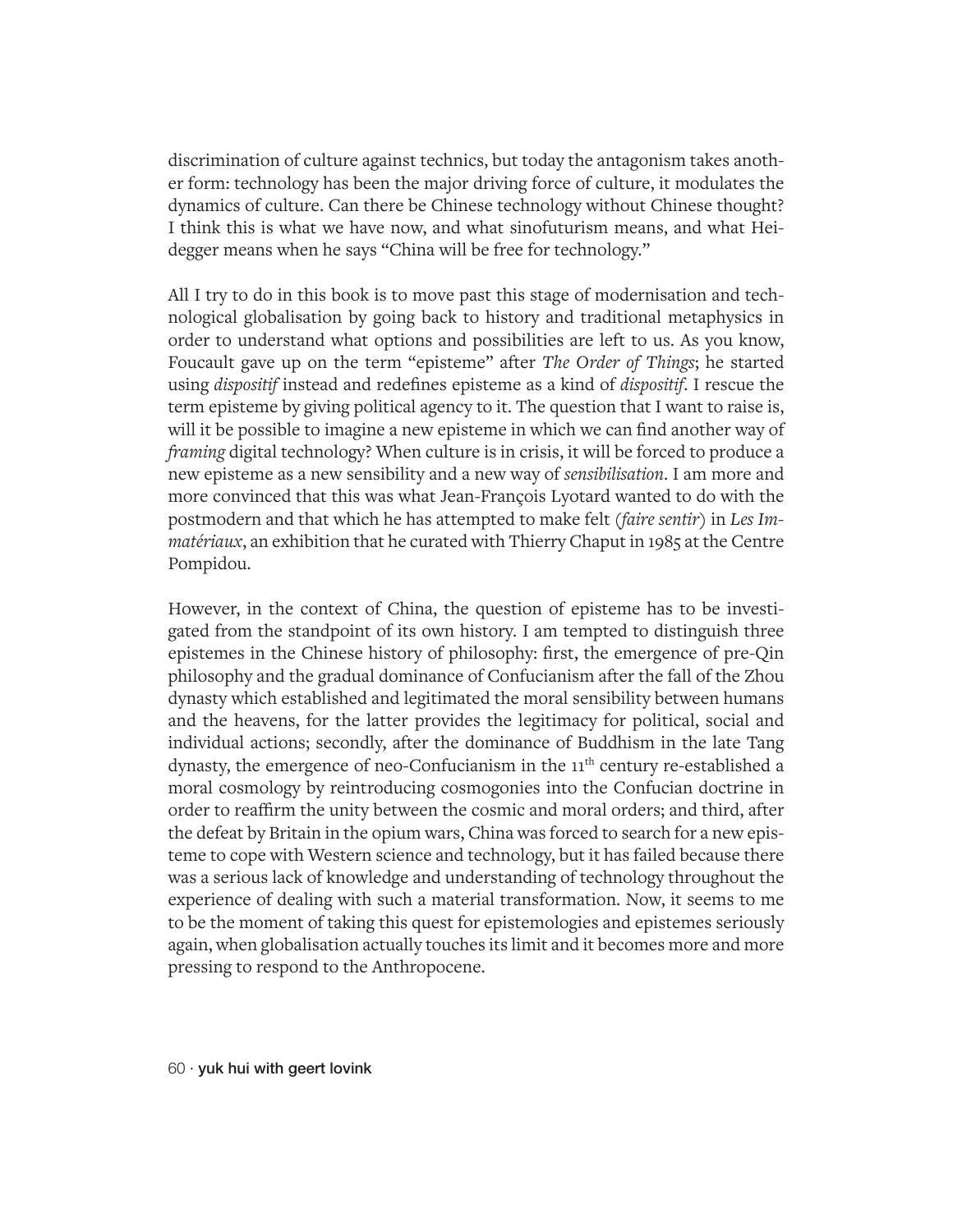**GL** Talking about cosmotechnics in 2017, it is very hard not to close with Brexit, Trump, the rise of right-wing populism and the current crisis of neoliberalism as a facilitating ideology of globalisation. China has benefitted a lot from the outgoing globalisation consensus. On the one hand, China could also benefit in a new constellation when the world falls apart into smaller regions. On the other hand, the "global factory" will suffer from the expected drastic reduction of global trade. The internal market will have to grow. Neocolonial relations with Africa, other parts of Asia, and Latin-America could compensate but don't look very promising. Needless to say, a war, regardless on what scale, would be catastrophic. How do you read the signs of the times in the light of your metaphysical quest?

**YH** In a recent article on the neo-reactionaries, published in e-flux journal, I have tried to show how the end of a unilateral globalisation since the European Enlightenment (if not earlier) led the West to lament its second decline after the book with the same title from Oswald Spengler.7 However, this time it is not about the *Innerlichkeit* of culture, namely the incompatibility between nature and technics, or culture and civilisation; the pressure is from the outside. Brexit, Trump and the right-wing movement belong to this resentment of the decline of the West, therefore Britain and America have to be great *again*. What kind of globalisation can we imagine after the current one comes to an end? A coalition between Asia, Africa and Latin America is important but it is not sufficient, since all these cultures also have to retrieve and reinvent their own cosmotechnics. Unless they do so, what is going to be changed is not the nature of globalisation but only its geographical configuration of power. The new coalition could be seen as a continuation of the Bandung Conference in 1955, which set its aim to oppose colonialism and neocolonialism; however, we should also understand that the technological universalisation dominating the current state of globalisation is a form of neocolonialism par excellence, which won't go away without a deeper reflection on technology, no matter how strong the coalition is.

We should try to avoid a third world war at all costs, but with Brexit, Trump and the right-wing movement, and the coming intensified competition of technological singularity, I feel, and I believe you do as well, that a war has never been so imminent. You may remember that when the philosopher of *Todtnauberg* said in an interview with *Der Spiegel* that only a god can save us, he was not talking about God, but rather about the *unknown* (*Unbekannte*). The task of the poet is to invoke this unknown, to *sensibilise* according to the unknown and set a limit to the known.8 This is why I am convinced that Heidegger himself was longing for a cos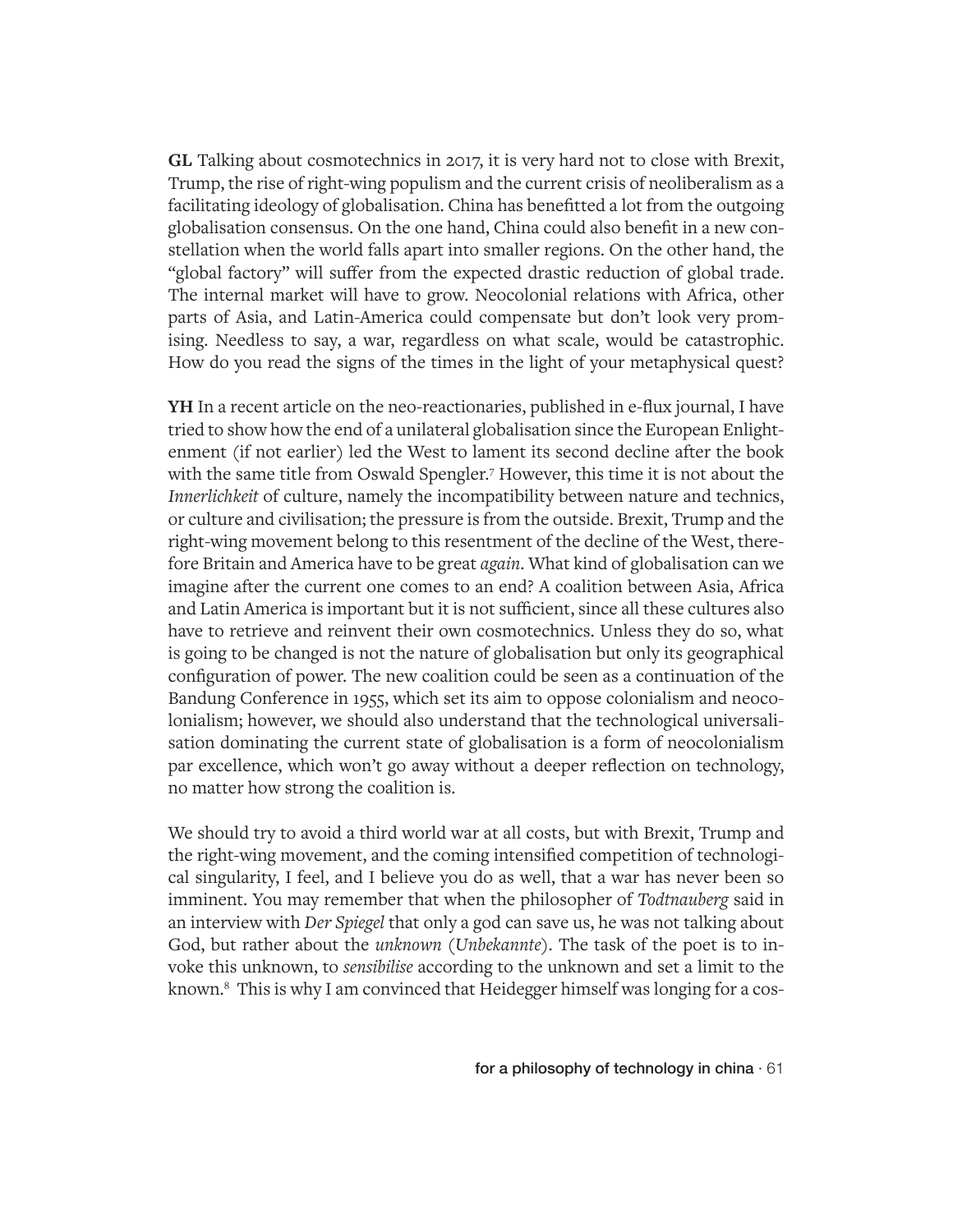motechnics by reinventing the pre-Socratic notion of *technē*; it is in this sense that we can understand his proposal for *another beginning* (*anderer Anfang*). Heidegger was ambiguous, of course, and this ambiguity has to be clarified and radicalised to allow us to approach globalisation anew from the standpoint of cosmotechnics; we may follow him, to look for another beginning, but not only for Europe.

YUK HUI studied Computer Engineering, Cultural Theory, and Philosophy at the University of Hong Kong and Goldsmiths College in London, with a focus on philosophy of technology. He is currently research associate at the ICAM of Leuphana University Lüneburg. Yuk Hui is co-editor of *30 Years after Les Immatériaux: Art, Science and Theory* (2015), and author of *On the Existence of Digital Objects* (prefaced by Bernard Stiegler, University of Minnesota Press, March 2016) and *The Question Concerning Technology in China. An Essay in Cosmotechnics* (Urbanomic, December 2016).

GEERT LOVINK is a Dutch media theorist, internet critic, and author of *Uncanny Networks* (2002), *Dark Fiber* (2002), *My First Recession* (2003), *Zero Comments* (2007), *Networks Without a Cause* (2012), and *Social Media Abyss* (2016). In 2004 he founded the Institute of Network Cultures at the Amsterdam University of Applied Sciences. This center organises conferences, publications, and research networks such as Video Vortex (online video), Unlike Us (alternatives in social media), Critical Point of View (Wikipedia), Society of the Query (the culture of search), MoneyLab (internet-based revenue models in the arts). Recent projects deal with digital publishing and the future of art criticism. He also teaches at the European Graduate School (Saas-Fee/Malta), where he supervises PhD students.